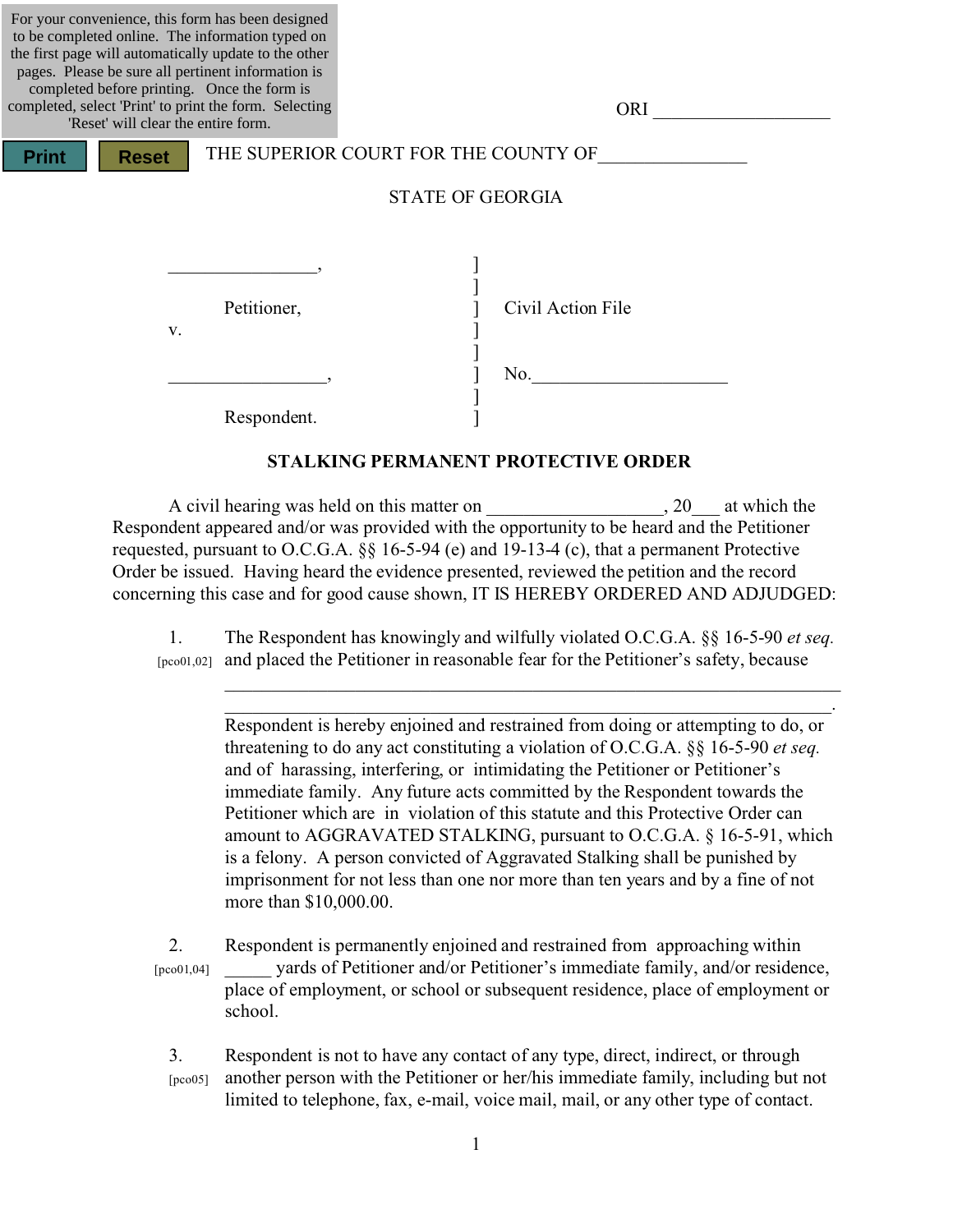# CIVIL ACTION FILE NO.

- 4. That this order be filed in the office of the Clerk of this Court.
- 5. This Order shall remain in effect permanently and shall not terminate unless modified by the Court.
- 6. That this Order applies in every county throughout the state and it shall be the duty of every court and every law enforcement official to enforce and carry out the provisions of this Order pursuant to O.C.G.A. §§ 16-5-94(e) and 19-13-4(d). Law Enforcement may use their arrest powers pursuant to O.C.G.A. §§ 16-5-91 and 17-4- 20 to enforce the terms of this Order.
- 7. That this Court determined that it had jurisdiction over the parties and the subject matter under the laws of the State of Georgia and Respondent received reasonable notice and had the opportunity to be heard before this Order was issued sufficient to protect the Respondent's due process rights and this Order shall be presumed valid and pursuant to18 U.S.C. § 2265(a) shall be accorded **full faith and credit** by any other state or local jurisdiction and shall be enforced as if an Order of the enforcing state or jurisdiction.

# *ONLY the following that are initialed by the JUDGE shall apply:*

- 8.. Respondent is to receive appropriate psychiatric or psychological services.
- 9. Petitioner is awarded costs and attorney fees in the amount of  $\qquad \qquad$ .
	- 10. Petitioner/protected party is either a spouse, former spouse, parent of a common [pco07] child, Petitioner's child, child of Respondent, cohabitates or has cohabited with Respondent and qualifies for 18 U.S.C.  $\S$  922(g)

SO ORDERED this day of the control of the control of the control of the control of the control of the control of the control of the control of the control of the control of the control of the control of the control of the

JUDGE, SUPERIOR COURT  $Countv$ 

\_\_\_\_\_\_\_\_\_\_\_\_\_\_\_\_\_\_\_\_\_\_\_\_\_\_\_

Print or stamp Judge's name

# **Violation of the above Order may be punishable by arrest.**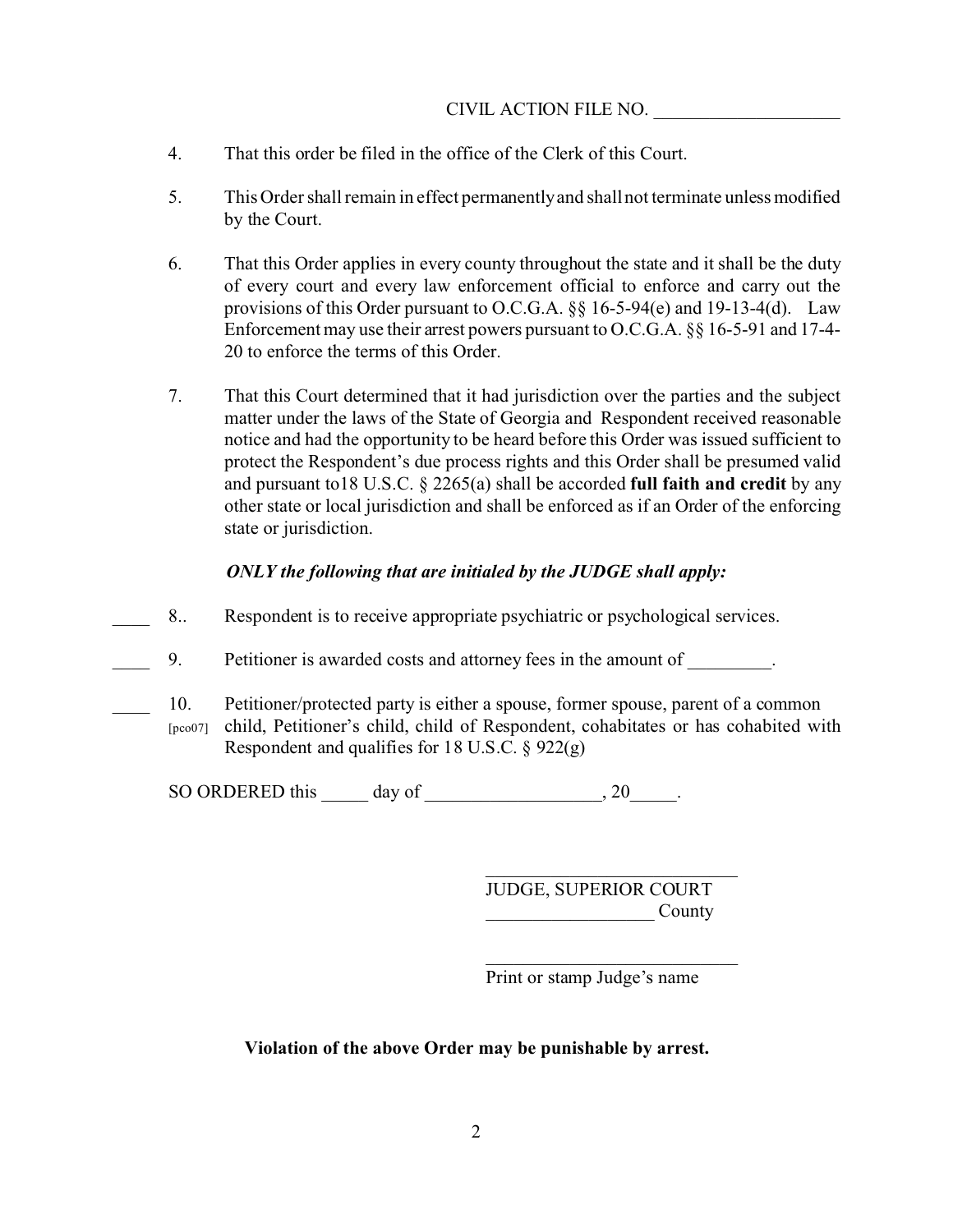# **NOTICE TO RESPONDENT**

- **1. Violation of this Order may result in immediate arrest and criminal prosecution that may result in jail time and/or fines and/or may subject you to prosecution and penalties for contempt of court.**
- **2. This Order shall remain in effect unless specifically superceded by a subsequent signed and filed Order, by operation of law, or by Order of dismissal, whichever occurs first. Only this Court can void, modify or dismiss this Order. Either party may ask this Court to change or dismiss this Order.**
- **3. If after a hearing, of which the Defendant received notice and opportunity to participate, a protective order is issued which restrains Defendant from harassing, stalking or threatening an intimate partner, Defendant is prohibited from possessing, receiving, or transporting a firearm or ammunition which has been shipped or transported in interstate or foreign commerce for the duration of the Order. 18 U.S.C. § 922(g).**
- **4. A person commits the offense of Aggravated Stalking when such person, in violation of a temporary or permanent protective Order prohibiting this behavior follows, places under surveillance, or contacts Petitioner on public or private property for the purpose of harassing and intimidating the other person. This activity can subject the Respondent to arrest and prosecution for felony Aggravated Stalking, which carries penalties of imprisonment for not less than 1 year nor more than 10 years and a fine of up to \$10,000.00.**

Note to Judges: This form is promulgated as a Uniform Superior Court Rule under the auspices of O.C.G.A. § 19-13-53. To order a specific provision, please initial in the space provided. The court should delete or otherwise make inoperative any provision in the standardized form which is not supported by the evidence in the case and in order to comply with the court's application of the law and facts to an individual case.

#### **RESPONDENT'S IDENTIFYING FACT SHEET**

(please complete as much as possible; one of these must be provided to have the order placed in the National Crime Information Center registry: Respondent's date of birth, social security number, or driver's license number)

| Respondent's social security number is |                             |  |     | date of birth is      |                                           |       | $, sex$ ,       |
|----------------------------------------|-----------------------------|--|-----|-----------------------|-------------------------------------------|-------|-----------------|
| color of hair, color of eyes           |                             |  |     |                       | $h$ height                                |       | weight .        |
| Respondent's race is ethnic background |                             |  |     |                       | . Respondent has distinguishing           |       |                 |
| marks (tattoos, scars, etc.)           |                             |  |     | . Respondent drives a |                                           |       |                 |
| license tag number                     |                             |  |     |                       | and has a (state) driver's license number |       |                 |
|                                        | . Respondent's home address |  |     |                       |                                           |       | and is employed |
| by<br>at                               |                             |  | and |                       | works from                                | to to | on              |
| (days)                                 |                             |  |     |                       |                                           |       |                 |

# **PETITIONER'S IDENTIFYING INFORMATION**

| <b>Protected parties</b>                                | <b>DOB</b>  | sex          | race            |
|---------------------------------------------------------|-------------|--------------|-----------------|
|                                                         | <b>DOB</b>  | sex          | race            |
|                                                         | <b>DOB</b>  | sex          | race            |
|                                                         | <b>DOB</b>  | sex          | race            |
| $\Box$ TRANSMITTED TO GEORGIA PROTECTIVE ORDER REGISTRY | <b>DATE</b> | <b>CLERK</b> | Rev'd $1/10/03$ |